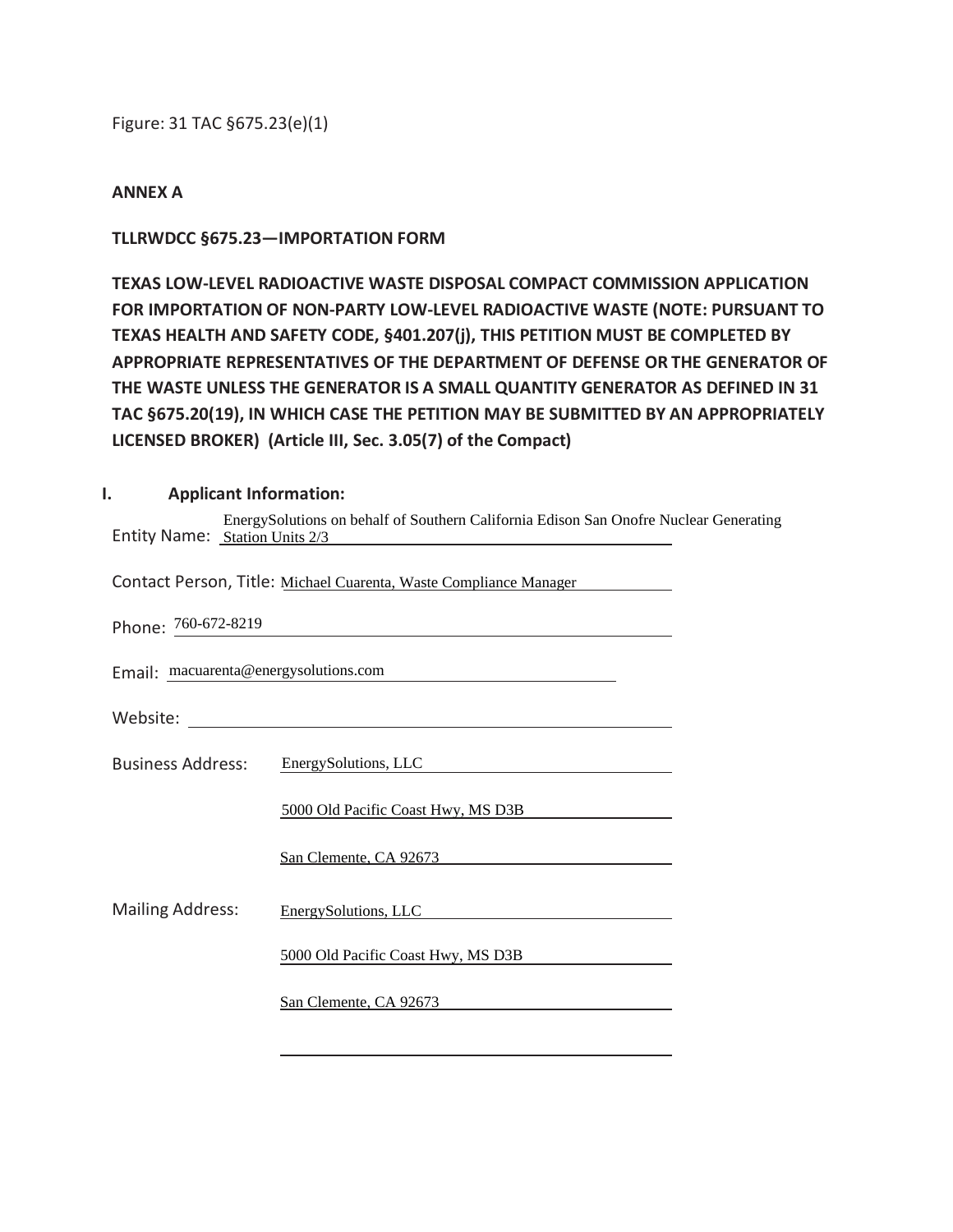Is applicant:

Generator x

Broker

- o Licensed Waste Processor
- o Licensed Waste Collector

Department of Defense

### **II. Generator Specifications:**

A. Generator type:

Industrial

Academic/Research

Medical

- Utility x Government
- B. Is waste from a "small quantity generator"?

Yes

No x

### **III. Agreement Period:**

 $\overline{a}$ 

Import applications generally will be granted only in single fiscal-year increments. If you are seeking a term that would extend beyond the end of a current fiscal year, please explain the unusual circumstances that would justify a deviation from this general rule?

September 1, 2022 through August 31, 2023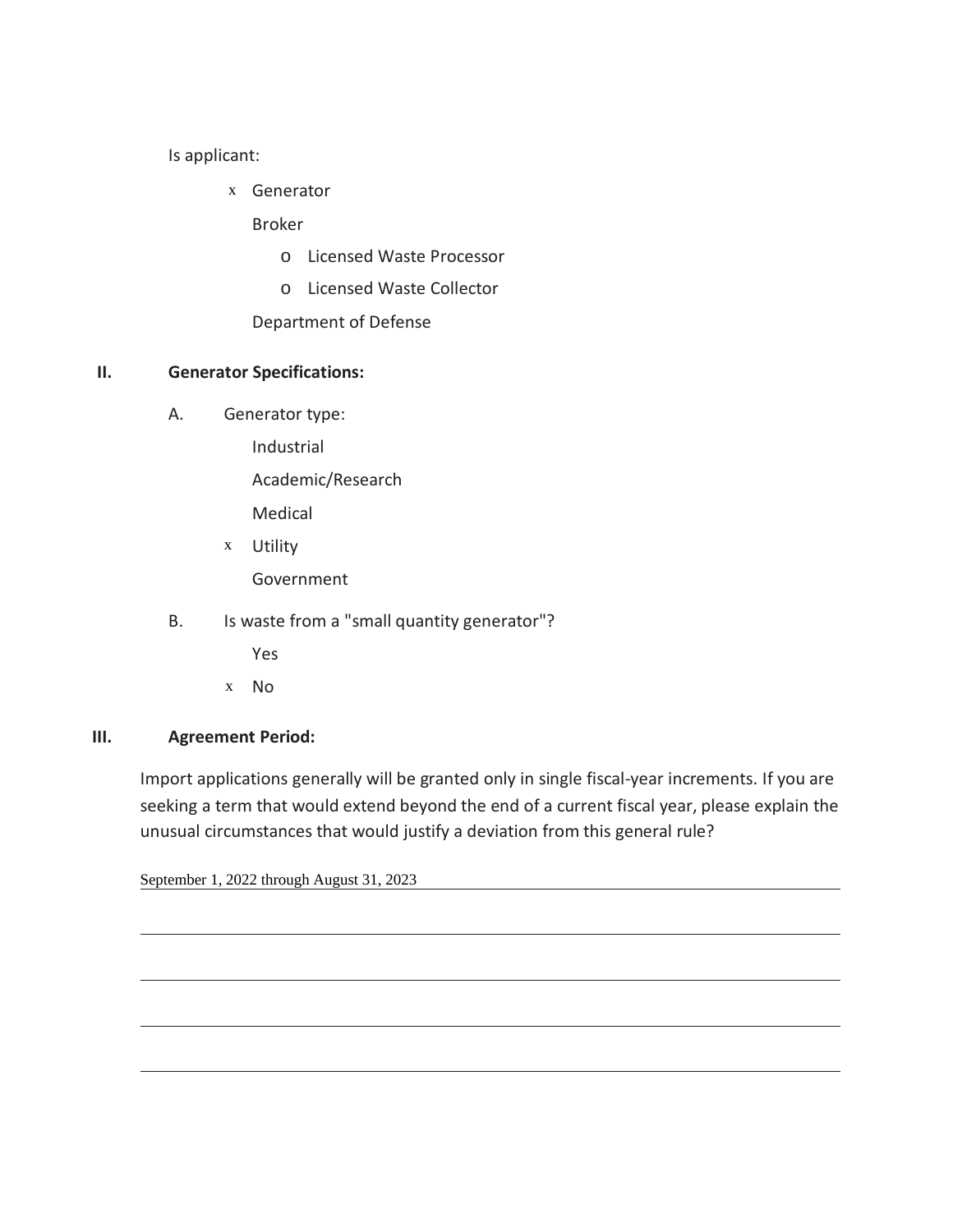### **IV. Waste proposed for importation:**

Waste Volume (Cubic Feet): 447.2

Waste Volume (Cubic Feet): 147.2<br>Waste Radioactivity (Curies): 14,000

Waste Classification:

Class A,

- Class B, and/or x
- Class C x

Waste Form

Stable

Unstable x

Does the proposed waste consist solely of sealed sources?

x No.

Yes.

Compact and/or unaffiliated state, territory, possession, or district of the United States where the waste was generated (please list): X No.<br>
Yes.<br>
Compact and/or unaffiliated state, territory, possession, or district of the United States where<br>
the waste was generated (please list):<br>
Califomia - Southwestem Low-Level Radioactive Waste Disposal Compact<br>
T

California - Southwestern Low-Level Radioactive Waste Disposal Compact

Waste Description: Segmented Irradiated Hardware

The total radioactivity and volume of irradiated hardware waste is contained within eight (8) 3-60 liners with an

external volume of 55.9 cubic feet each. There are four (4) Class C Liners.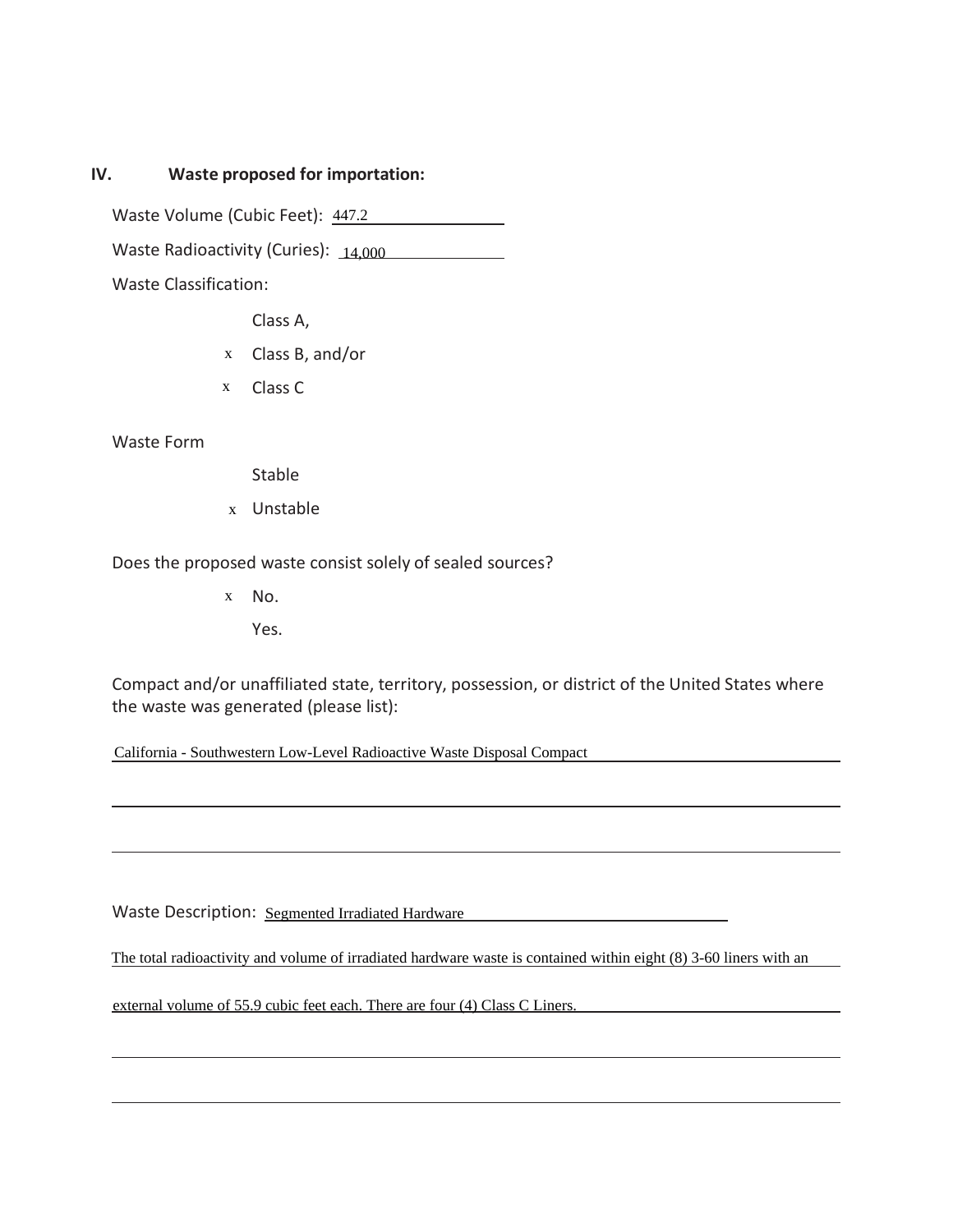## **V. Compliance**

Does Applicant have any unresolved violation(s), complaint(s), unpaid fee(s), or past due report(s) with the Texas Low-Level Radioactive Waste Disposal Compact Commission?

x No.

Yes. Please explain and attach applicable documents.

Does Applicant have any unresolved violation(s), complaint(s), unpaid fee(s), or past due reports associated with radioactive waste receipt, storage, handling, management, processing, or transportation pending with any other regulatory agency with jurisdiction to regulate radioactive material including, without limitation, the Texas Commission on Environmental Quality (TCEQ)?

x No.

Yes. Please explain and attach applicable documents.

## **VI. Certifications**

Applicant hereby certifies\* the following:

- The information provided herein is complete, accurate, and correct. x
- The waste proposed for importation is not waste of international origin. x
- The low-level radioactive waste for which this Import Application is submitted will be packaged and shipped in accordance with applicable state and federal regulations and is acceptable for disposal at the Compact Facility. x
- $x$  The person submitting this Import Application is authorized by the Applicant to commit Applicant to each and every obligation and condition set forth herein and in the Agreement for Importation of Non-Party Compact Waste. A copy of a written document containing such authorization must be attached to this Import Application.
- $x$  Applicant has delivered to the specified disposal facility and TCEQ a copy of this Application for Importation of Compact Waste (along with any supplement or amendment thereto).
- \* If any box is left unchecked, the Commission will assume that requirement was not met.